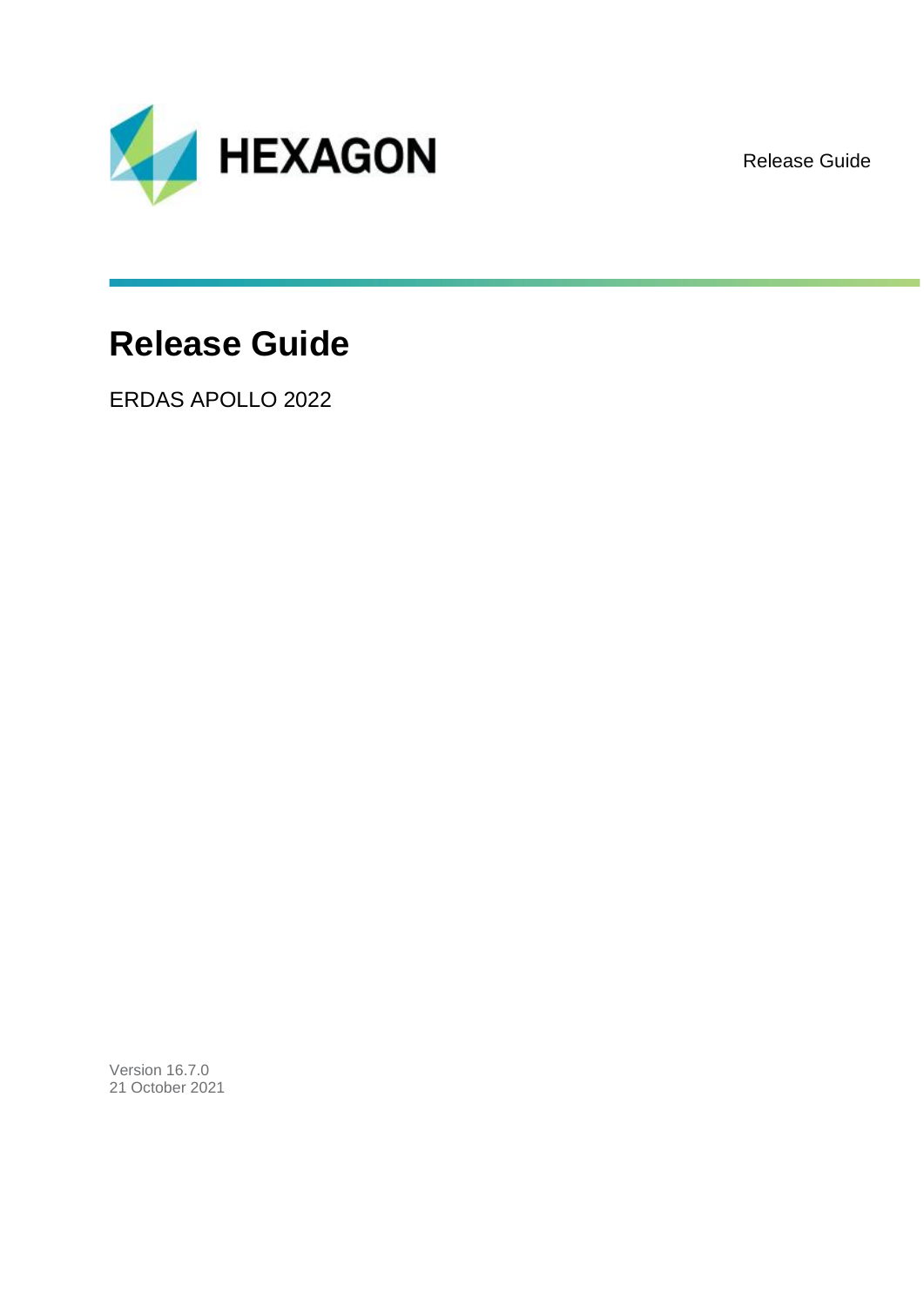

# **Contents**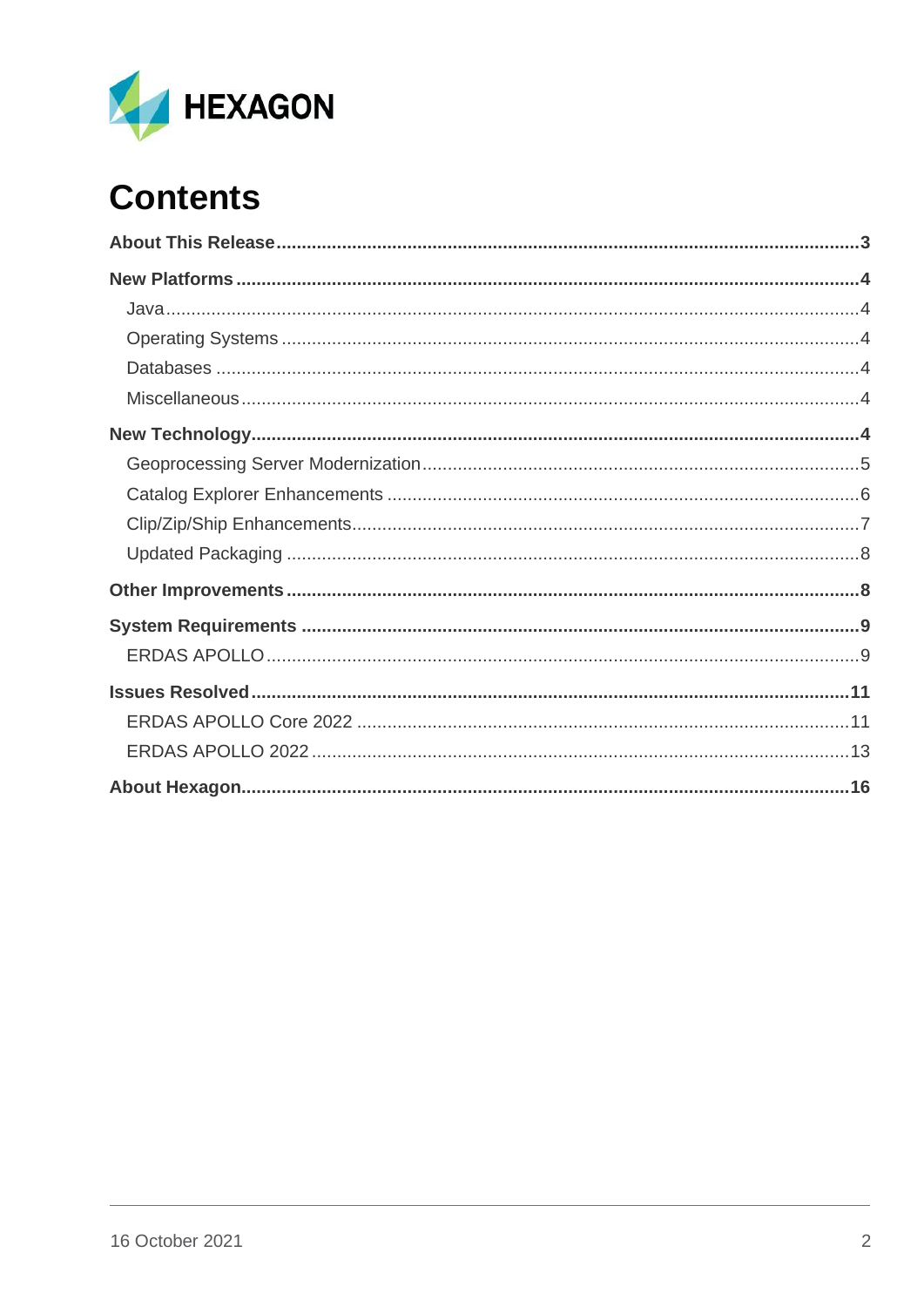

## <span id="page-2-0"></span>**About This Release**

Enhancements for ERDAS APOLLO 2022 are described in this document.

This document is only an overview and does not provide all the details about the product's capabilities. See the [product description,](https://bynder.hexagon.com/m/75e3c70f1d57bbdc/original/Hexagon_GSP_ERDAS_APOLLO_Product_description_2022.pdf) the [online help](https://hexagongeospatial.fluidtopics.net/search/all?filters=HGD_Product~%2522ERDAS+APOLLO%2522&content-lang=en-US) and other documents provided with ERDAS APOLLO for more information.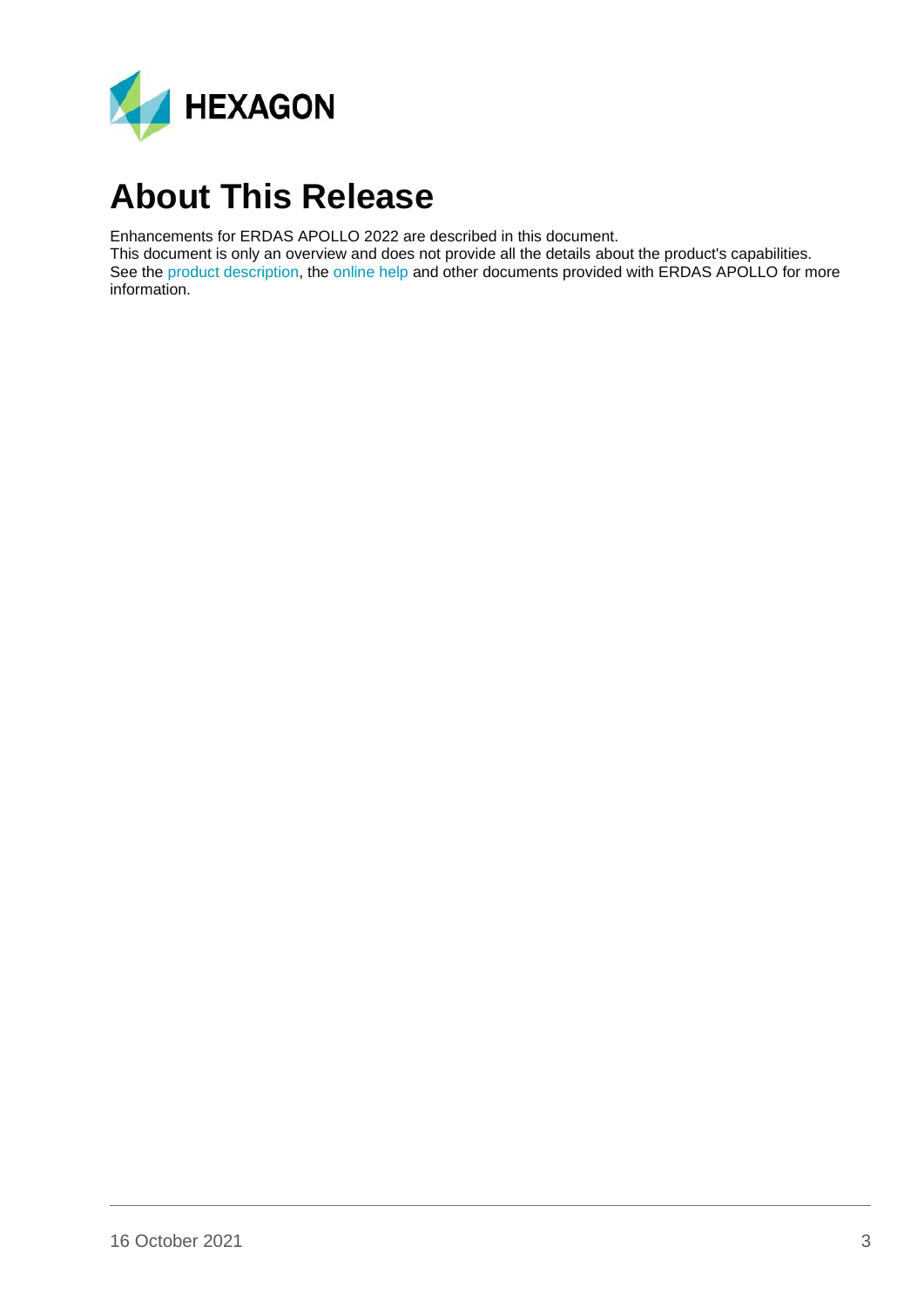

## <span id="page-3-0"></span>**New Platforms**

#### <span id="page-3-1"></span>Java

Java remains an external dependency in the server and client applications. ERDAS APOLLO 2022 is certified on the latest Long Term Supported (LTS) version 11 from Oracle, including other Java platforms such as OpenJDK and Amazon Corretto.

### <span id="page-3-2"></span>Operating Systems

Windows Server 2022 has now been certified as a Supported Platform for this release.

For ERDAS APOLLO Essentials Linux customers, platform support remains Redhat derived v7 and v8 releases. Debian-based distributions are considered viable.

Azure Virtual Machines have now been certified as a Supported Windows Platform for this release.

#### <span id="page-3-3"></span>Databases

Latest releases of SQL Server 2019, PostgreSQL 11+, and Oracle 19c are also now certified for this release.

#### <span id="page-3-4"></span>Miscellaneous

ERDAS APOLLO 2022 has undergone sweeping platform changes across the software, removing overlap and updating core technology dependencies throughout. In many cases, security vulnerabilities have been resolved, or security footprint minimized by deprecating old application interfaces.

# <span id="page-3-5"></span>**New Technology**

#### New Web-based Administration Client

The ERDAS APOLLO 2022 release introduces a new web-based administration client known as the APOLLO Studio. It has been designed to replace the previous desktop-based Data Manager application and consolidate other existing applications like the Catalog Web Interface and the APOLLO Landing Page.

APOLLO Studio greatly improves the administration user experience and enables:

- General management of the APOLLO catalog
- Crawling of data
- A landing page with links for documentation, examples, acknowledgements, and the API definition
- AOI Notification setup
- Administration of the new Geoprocessing Server component
- Direct links to configured user clients or the REST API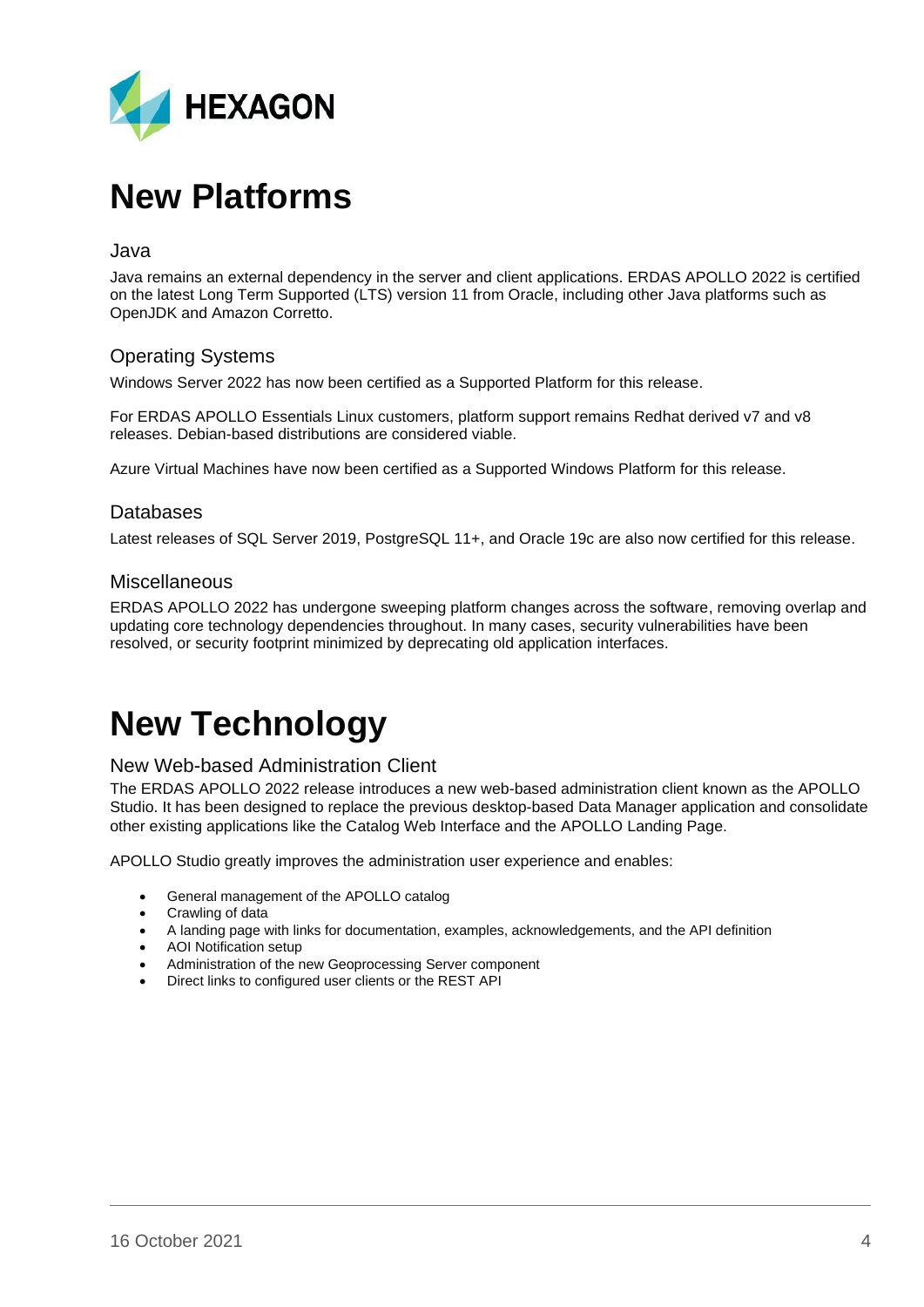

| Ap ERDAS APOLLO® Studio |  |               |                                         | DATA JOBS SERVICES NOTIFICATIONS ANALYTICS GEOPROCESSING SETTINGS                                                                                                       | $\vee$ admin $\vee$ Help |  |
|-------------------------|--|---------------|-----------------------------------------|-------------------------------------------------------------------------------------------------------------------------------------------------------------------------|--------------------------|--|
| <b>COM</b>              |  | 囨<br>$\Theta$ | PYRAMIDS LO GENERATE<br>10 <sup>1</sup> | 2228BD_5.ecw CREFRESH CREMOVE A SECURITY Z BATCH UPDATE<br>METADATA & DOWNLOAD LO GENERATE ISO METADATA <b>IN</b> SHOW ISO METADATA<br>010778b87c201185017c20161f4e04e4 |                          |  |
|                         |  |               | TITLE                                   | 2228BD_5.ecw                                                                                                                                                            |                          |  |
|                         |  |               | ABSTRACT                                | Coverage                                                                                                                                                                |                          |  |
|                         |  |               | <b>KEYWORDS</b>                         | 2228BD_5                                                                                                                                                                |                          |  |
|                         |  |               | PATH                                    | \\qabox2\heliosshare\REST_API\TestData\StudioTestData\International\Sout<br>hAfrica\2228BD_5.ecw                                                                        |                          |  |
| A Connector             |  |               | FORMAT                                  | ecw                                                                                                                                                                     |                          |  |
|                         |  | DATE CREATED  | 9/25/2021 10:11 PM                      |                                                                                                                                                                         |                          |  |
|                         |  | DATE MODIFIED | 9/25/2021 10:11 PM                      |                                                                                                                                                                         |                          |  |
|                         |  |               | START TEMPORAL EXTENT                   | $\sim$                                                                                                                                                                  |                          |  |
|                         |  |               | END TEMPORAL EXTENT                     | in 1                                                                                                                                                                    |                          |  |
|                         |  |               | PARENT                                  | SouthAfrica                                                                                                                                                             |                          |  |
|                         |  |               | OGC LAYER NAME                          | 2228BD_5_0                                                                                                                                                              |                          |  |
|                         |  |               | SRS                                     | EPSG:4326                                                                                                                                                               |                          |  |
|                         |  |               | ENABLE DOWNLOAD                         | $\overline{a}$                                                                                                                                                          |                          |  |

The existing Data Manager administration tool will remain available to ease transition; however, we encourage all customers to start adopting APOLLO Studio. During v2022, additional capabilities will continue to be added exclusively to Studio.

### <span id="page-4-0"></span>Geoprocessing Server Modernization

ERDAS APOLLO 2022 introduces a new standalone geoprocessing component for ERDAS APOLLO Professional customers. The new Geoprocessing Server component harmonizes geoprocessing capabilities across the Power and M.App Portfolios, giving greater control over scalability, exposing more of the underlying power of the Spatial Modeler, and implementing the new OGC API - Processes (OAPI) to enhance integration opportunities with the simplified REST APIs.

Together with the new APOLLO Studio, administrators now have full visibility into the Geoprocessing Server to control scaling, review history, and job execution. By also providing the Geoprocessing Server as a separate installable component, APOLLO v2022 now supports much more diverse deployment architectures through Geoprocessing Workers that are included with all ERDAS APOLLO Professional licenses.

Customers can now deploy these Geoprocessing Workers on-machine, or across as many machines as required to meet expected loads or performance requirements. Previously, Geoprocessing execution was fixed to the same ERDAS APOLLO instance, which could be incredibly limiting. We are excited to see how customers can make use of this new capability to generate more derived output products faster than ever.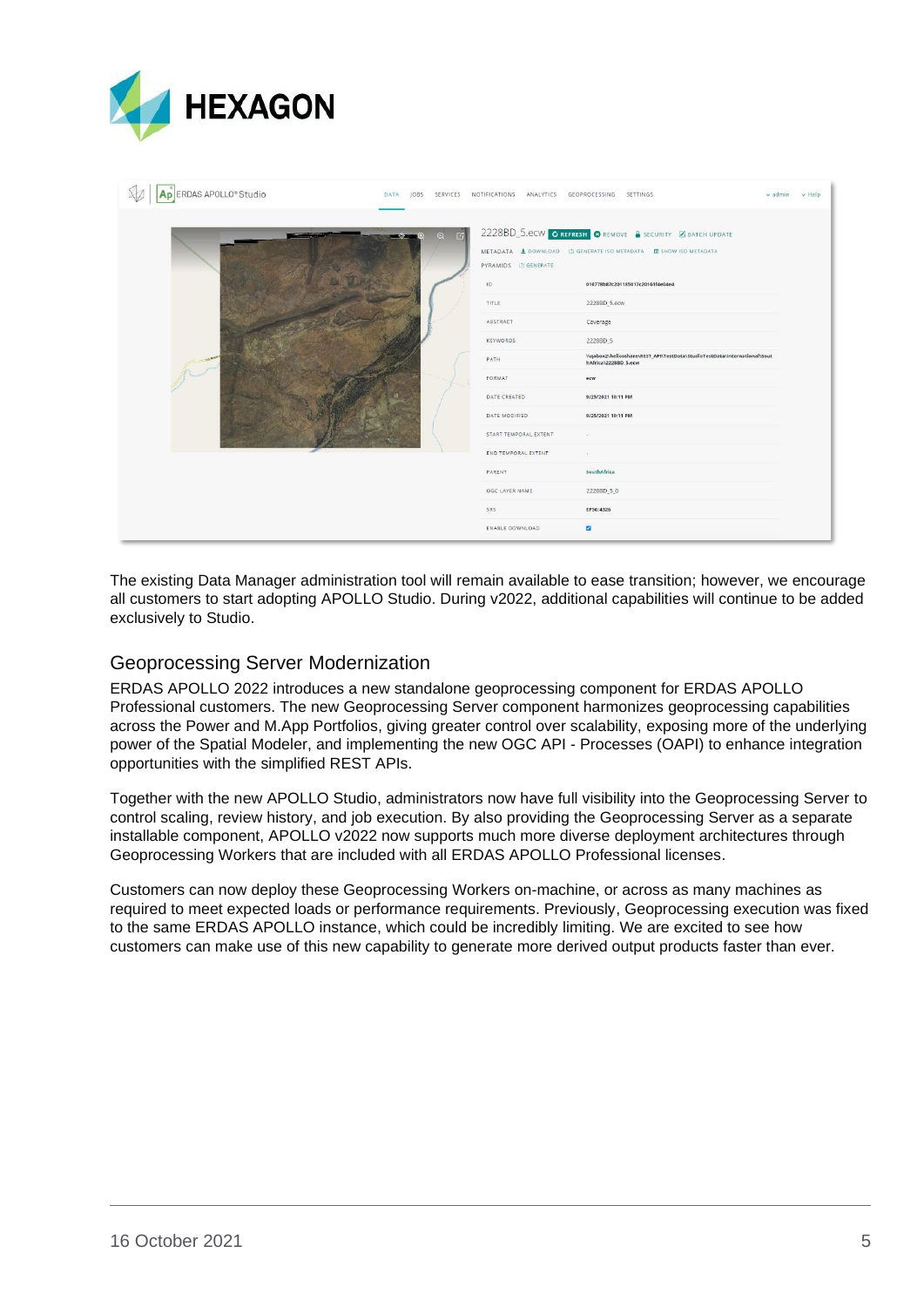

|                           |                                                   | OORGRI              | PROCESSES:   |                        |                 |                                                                     |                                |                                                             |                                |                                     |                    |
|---------------------------|---------------------------------------------------|---------------------|--------------|------------------------|-----------------|---------------------------------------------------------------------|--------------------------------|-------------------------------------------------------------|--------------------------------|-------------------------------------|--------------------|
| <b>Jobs</b>               | Geoprocessing                                     |                     |              |                        |                 | <b>Summer Print</b>                                                 | <b>JULY AVENUE AS CA.</b>      | <b>Chairman and Care</b><br><b>CD</b> : post-ret/y7.12-ps : |                                | <b>College College Automobile</b>   |                    |
|                           |                                                   |                     |              |                        |                 |                                                                     |                                |                                                             |                                | <b>Q</b> Seath                      | ×                  |
| <b>CALLER</b><br>Artieres | Jub 1D                                            | Process             | $_{\rm Sup}$ | Step<br>Marker<br>Hode | <b>Progress</b> | Submitted<br>32500 M                                                | <b>Status</b>                  | <b>Duration</b><br>53.TC/                                   | Procursing<br><b>Black</b>     | Processing<br><b>Drift</b>          | Outcorne<br>XXX 96 |
| $O$ $\blacksquare$        | sulf7565-<br>1249-4fbe-<br>0545<br>109325c00763   | Drhorectrylmagery   |              | pmw5520                | 100%            | <b>CONSTRUCT</b><br>7/15/2021<br>0.49.38 AM<br>572500               | successful                     | 3 minutes.<br>35 seconds                                    | 7/15/2021<br>9-89-38 AM<br>anv | 7/15/2021<br>9:55:13 AM<br>---      | v                  |
| $O$ $\blacksquare$        | 4a95cb50-<br>x354.47%1-<br>E679-<br>ablicklichall | Orthorwolfsfrmegery |              | press \$520            | OK:             | <b>All Concerts</b><br>7/15/2021<br>9:47:47 AM<br><b>STATISTICS</b> | Telled                         | 15 seconds                                                  | 7/15/2021<br>9:47:47 AM        | 7/15/2021<br>9.48.12 AM<br>Ann Said | $\circ$            |
| $O$ .                     | 1.770403<br>20f6-4ce7-<br>$137 -$<br>102354c4b7f8 | Orthoractifylmagery |              | 37.23<br>arnw\$520     | 100%            | 7/15/2021<br>0.64.61 AM                                             | successful                     | 3 minutes.<br>40 seconds                                    | 7/15/2021<br>9-84-81 AM        | 7/15/2021<br>0.48.21 AM             | ¥                  |
| $O$ $\blacksquare$        | EB648337-<br>Solb-fold-<br>$b0ab -$               | Drivewoblytmagery   |              | pmw5520                | 100%            | 7/15/2021<br>9:41:07.AM                                             | motestiful<br><b>Robert Co</b> | 3 minutes.<br>35 seconds                                    | 7/15/2021<br>0:41:02 AM        | 7/15/2021<br>0.44.42.000            | $\mathscr{A}$      |

This new geoprocessing capability allows users to run models/processes to create value-added products, write that data to an APOLLO Dropbox, and automatically harvest the new data in the catalog.

Also, see the section on the enhancements to Catalog Explorer to see how client functionality was added.

### <span id="page-5-0"></span>Catalog Explorer Enhancements

Catalog Explorer remains the modernized web client experience for ERDAS APOLLO, available for download as a separate component. In line with this distribution model, Geospatial Portal is no longer packaged with the v2022 installer but remains available as a separate download. For ERDAS APOLLO v2022, the client choice is up to our users, but the focus on new features will remain in Catalog Explorer only. We encourage existing users to explore the updated client.

In addition to being updated to the latest LuciadRIA v2021 framework, giving significantly faster load times and improvements in performance, several new enhancements have been added:

- **New OGC API – Processes support:** This feature is introduced primarily to support the execution of spatial models against the new Geoprocessing Server. The client has been written to utilize the new RESTful interfaces of the recently approved processing standard within the OGC and should be compatible with any standard service.
- **New OGC API – Features support:** Catalog Explorer now supports the new OGC RESTful API standard for features as well. All the other older standards, such as Web Feature Service (WFS), remain supported.
- **Internationalization:** Users can now select a language by choosing it from a pulldown menu for localized interface. This includes most common languages, including Arabic, Chinese, French, German, Italian, and many more.
- **Queryable search capabilities:** In the advanced search panel, users will now see an additional search box only when an APOLLO catalog is available and active in the search. This panel will allow the user to provide query information used by APOLLO in the search of queryable properties.
- **Temporal filtering within search results panel:** Within the advanced search, the user can perform a temporal query against a single property. However, two issues may occur in this scenario. First, it is not possible to direct the search to apply the temporal value to different date fields. Second, if multiple catalogs are active in the search, a catalog query can only apply the temporal aspect to each catalog independently. With this new capability, the results from all the catalogs can be filtered by either acquisition date or registration date.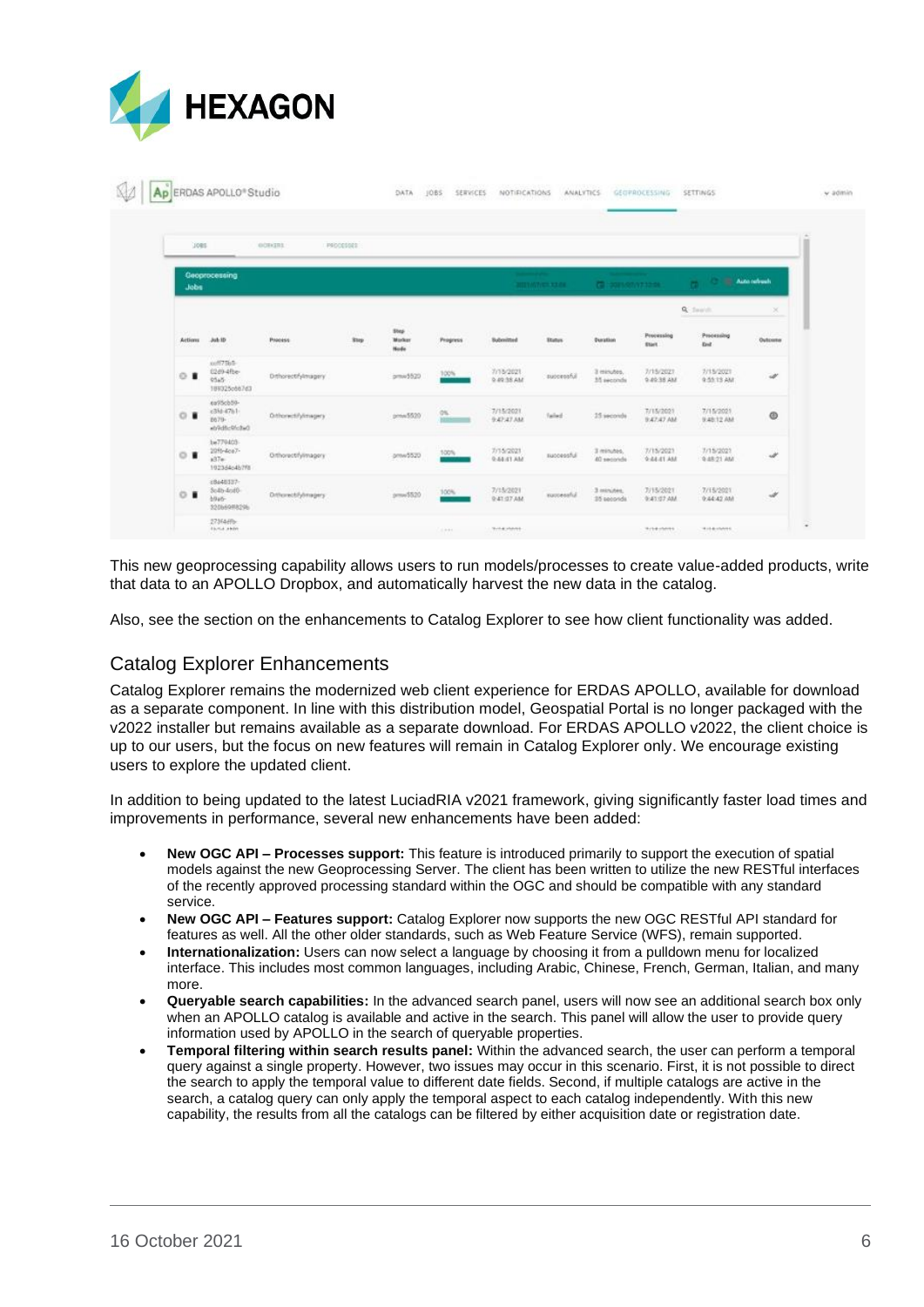



### <span id="page-6-0"></span>Clip/Zip/Ship Enhancements

Clip/Zip/Ship has been a part of ERDAS APOLLO for many years, but it has been limited to raster and point cloud formats. ERDAS APOLLO 2022 can now clip vector features, including those stored in an underlying supported spatial database. This is accomplished using Spatial Modeler processing functionality.

ERDAS APOLLO 2022 can also now export raster and vector data into an OGC GeoPackage format, opening even more collaboration opportunities and ease of use since different data types can be embedded. This has been a highly requested feature.

These new capabilities are also available within the Clip/Zip/Ship interface of Catalog Explorer.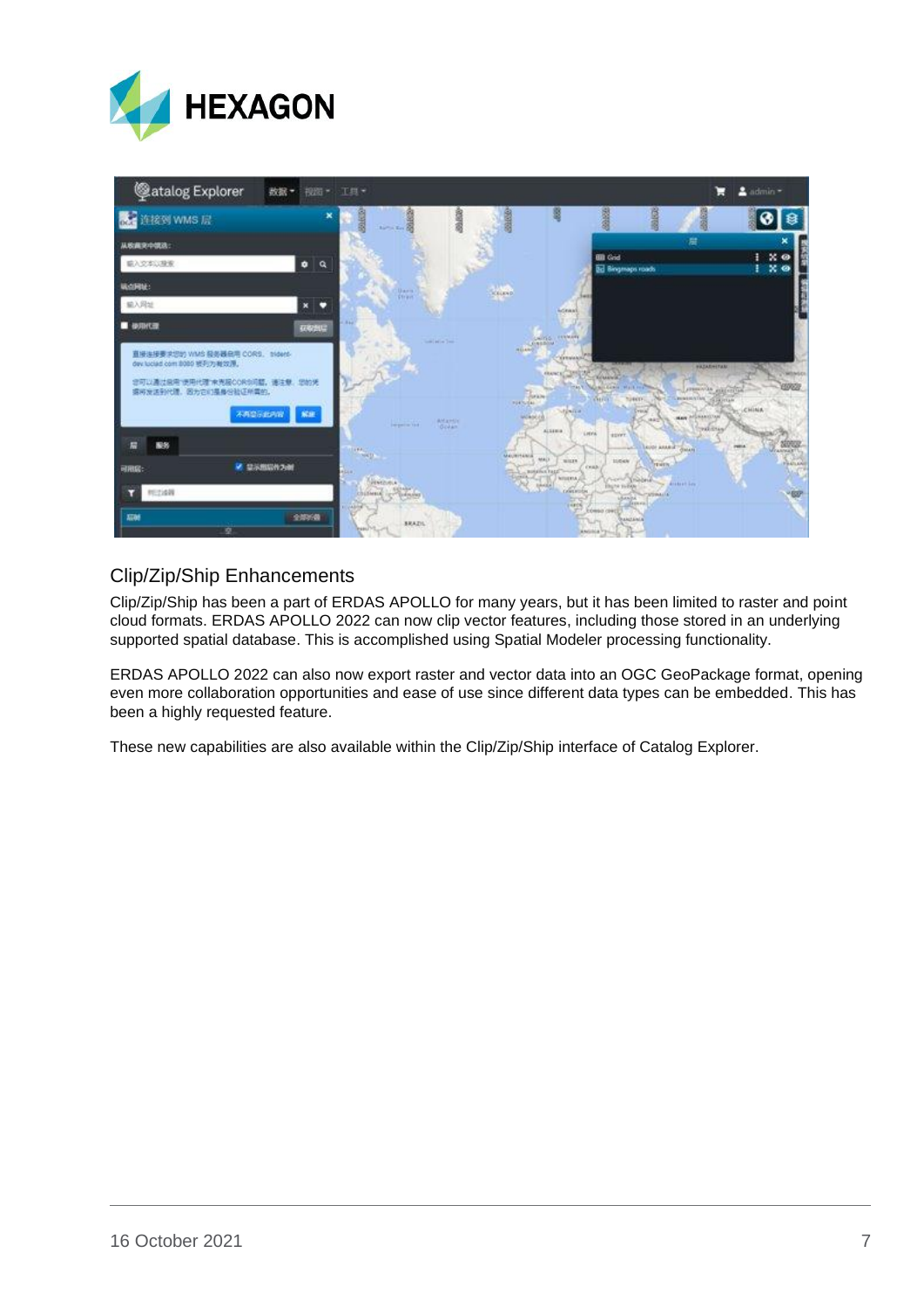

### <span id="page-7-0"></span>Updated Packaging

ERDAS APOLLO 2022 simplifies packaging of key components, enabling the product team to release updates independently. Customers can deploy only the components that they need.

- Geoprocessing Server is available as a standalone installer for ERDAS APOLLO Professional customers.
- The Geospatial Portal APOLLO template is no longer integrated and is available via the Geospatial Portal 2020 installer. It is now up to the customer whether to use Geospatial Portal or Catalog Explorer. Both are available separately
- The ERDAS APOLLO Core installer remains focused on image delivery workflows only and can be seen as a subset of the full ERDAS APOLLO installer. It remains the only cross-platform component across Windows and Linux and is historically referred to as ERDAS APOLLO Essentials.



## <span id="page-7-1"></span>**Other Improvements**

Additional notable updates include:

- New and updated support for raster formats
- Improved metadata parsers
- Enhanced job reporting
- Several platform upgrades to improve security, bugs, and performance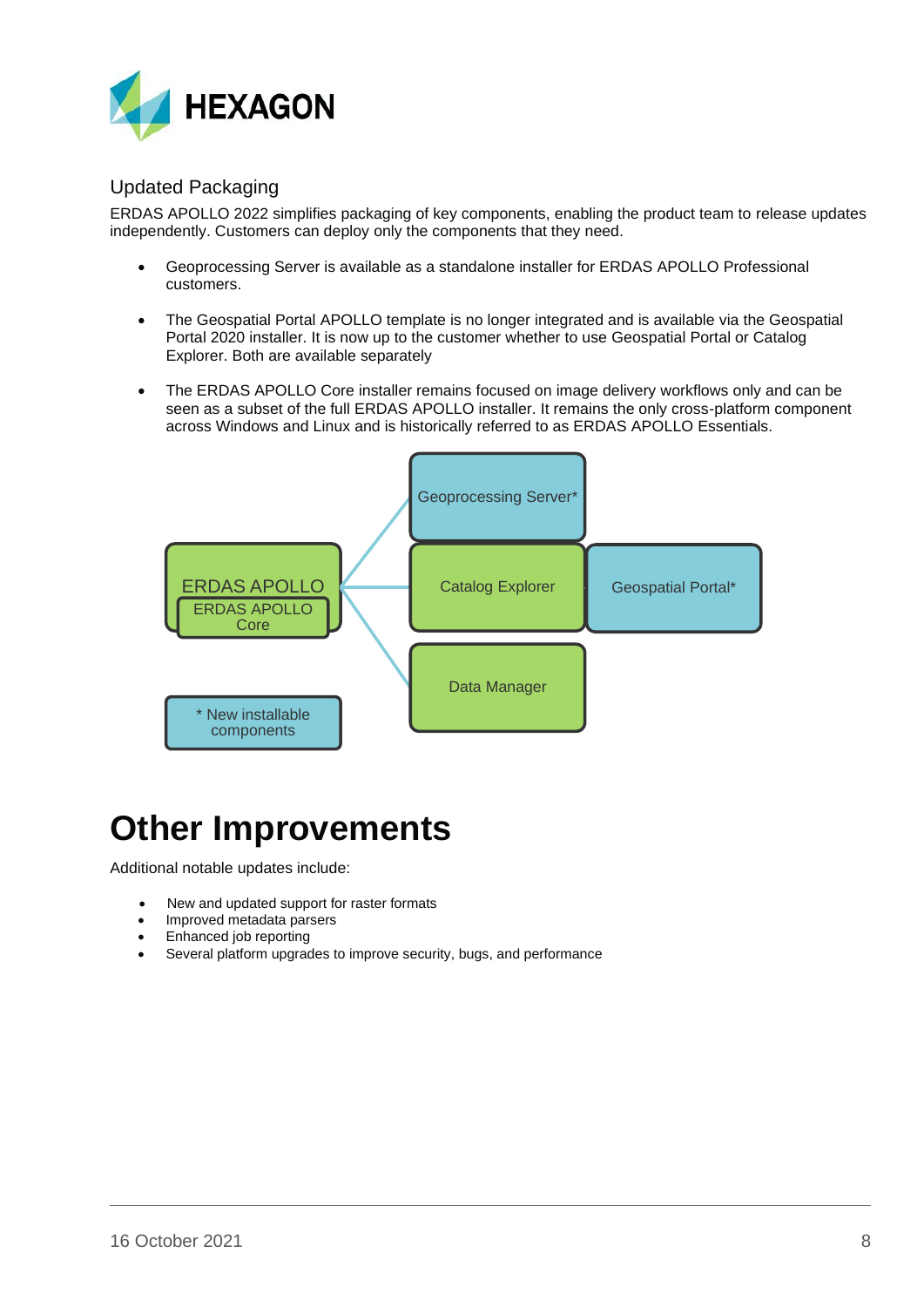

# <span id="page-8-0"></span>**System Requirements**

### <span id="page-8-1"></span>ERDAS APOLLO

|                                                                      | <b>ERDAS APOLLO Essentials</b>                                                                                                                                                                                                                 | <b>ERDAS APOLLO</b>                                                                              |  |  |  |  |
|----------------------------------------------------------------------|------------------------------------------------------------------------------------------------------------------------------------------------------------------------------------------------------------------------------------------------|--------------------------------------------------------------------------------------------------|--|--|--|--|
| Computer/Processor                                                   | Intel® or AMD x86 four-core processor with a clock speed of 2.0 GHz or higher                                                                                                                                                                  |                                                                                                  |  |  |  |  |
| Memory (RAM)                                                         | 8 GB or higher (16 GB recommended)                                                                                                                                                                                                             |                                                                                                  |  |  |  |  |
| Server Disk Space                                                    | 4 GB for application footprint                                                                                                                                                                                                                 |                                                                                                  |  |  |  |  |
| Spatial Data Storage                                                 | High Speed Disk Storage, >15000 RPM, SSD, RAID Arrays, or External SAN/NAS                                                                                                                                                                     |                                                                                                  |  |  |  |  |
| <b>Server Operating</b><br>Systems                                   | Windows Server 2016 (viable)<br>٠<br>Windows Server 2019<br>Windows Server 2022<br>$\bullet$<br>Red Hat® Enterprise Linux® 7.x,<br>٠<br>8.x<br>CentOS 7.x, 8.x                                                                                 | Windows Server 2016 (viable)<br>٠<br>Windows Server 2019<br>Windows Server 2022                  |  |  |  |  |
| <b>Cloud Environments</b>                                            | Amazon Elastic Cloud Compute (EC2), Microsoft Azure Virtual Machines                                                                                                                                                                           |                                                                                                  |  |  |  |  |
| Supplementary<br>Operating Systems for<br>Testing and<br>Development | Windows 10 or higher can be used for development purposes, but deployments must be<br>on supported server operating systems listed above.<br>Microsoft SQL Server Express Edition should be used for testing and development<br>purposes only. |                                                                                                  |  |  |  |  |
| Software                                                             | Microsoft® .NET Framework 4.7 or higher (Windows)<br>٠<br>Latest Java 11 LTS versions                                                                                                                                                          |                                                                                                  |  |  |  |  |
| Licensing                                                            | Geospatial Licensing Administrator 2022 with 16.7 feature code versions configured                                                                                                                                                             |                                                                                                  |  |  |  |  |
| <b>Application Servers</b>                                           | Microsoft <sup>®</sup> IIS 10 or higher<br>(Windows)<br>Apache 2.4 or higher (Linux)                                                                                                                                                           | Microsoft <sup>®</sup> IIS 10 or higher<br>(Windows)<br>Tomcat 9.0.52 (embedded in<br>installer) |  |  |  |  |
| Databases                                                            | Oracle Database 19c, Standard or Enterprise Edition<br>Using Service Name or SID connection                                                                                                                                                    | Microsoft SQL Server® 2017 or 2019, Express, Standard, or Enterprise Edition                     |  |  |  |  |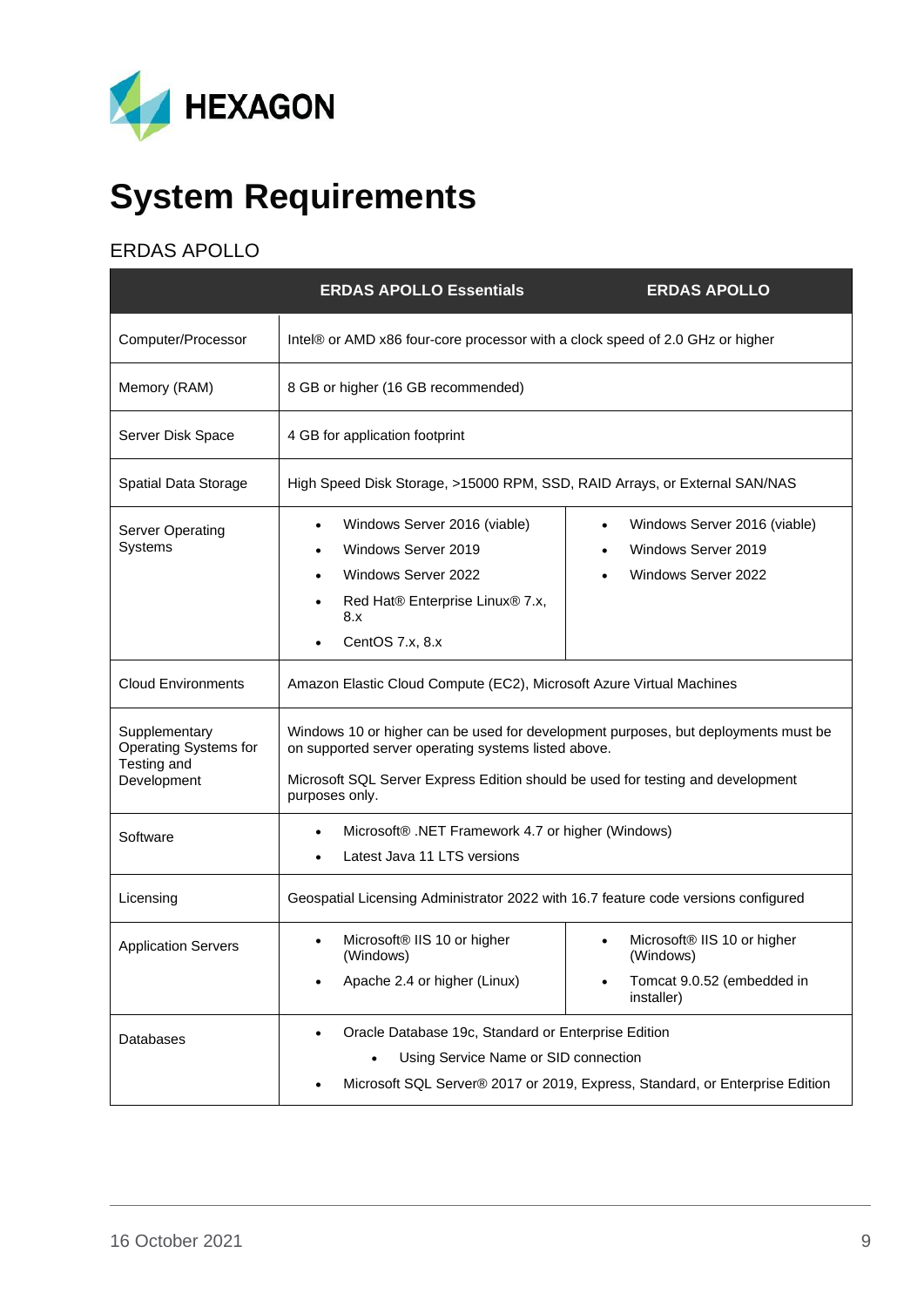

|                                                | PostgreSQL version 10.8 or<br>higher<br>SQLite (Essentials only)                                                                                                                                                                                                                                                                     | PostgreSQL version 10.8 or<br>higher<br>with PostGIS spatial<br>$\bullet$<br>extension 2.4 or 3.0 or<br>higher installed |
|------------------------------------------------|--------------------------------------------------------------------------------------------------------------------------------------------------------------------------------------------------------------------------------------------------------------------------------------------------------------------------------------|--------------------------------------------------------------------------------------------------------------------------|
| <b>Admin Tools</b>                             | <b>ERDAS APOLLO Core Console</b>                                                                                                                                                                                                                                                                                                     | <b>ERDAS APOLLO Studio</b><br>ERDAS APOLLO Data Manager                                                                  |
| <b>Compatible Client</b><br>Applications       | Catalog Explorer Version 4.0<br>٠<br>Geospatial Portal 2022<br>٠<br>GeoMedia® 2022<br>$\bullet$<br>GeoMedia Viewer 2022<br>$\bullet$<br>GeoMedia Professional 2022<br>٠<br>ERDAS IMAGINE® 2022<br>٠<br>GeoCompressor Viewer 2022<br>٠<br>Esri® ArcGIS® for Desktop plugin<br>٠<br><b>ECWP-enabled applications</b><br>٠<br>$\bullet$ | OGC-compliant WMS, WMTS, WCS, OGC API - Processes client applications                                                    |
| <b>Admin Tools Operating</b><br><b>Systems</b> | Windows 10<br>$\bullet$<br>Windows Server 2016 (viable)<br>٠<br>Windows Server 2019<br>٠<br>Windows Server 2022<br>$\bullet$<br>RHEL / CentOS v7.x, v8.x (Essentials only)<br>٠                                                                                                                                                      |                                                                                                                          |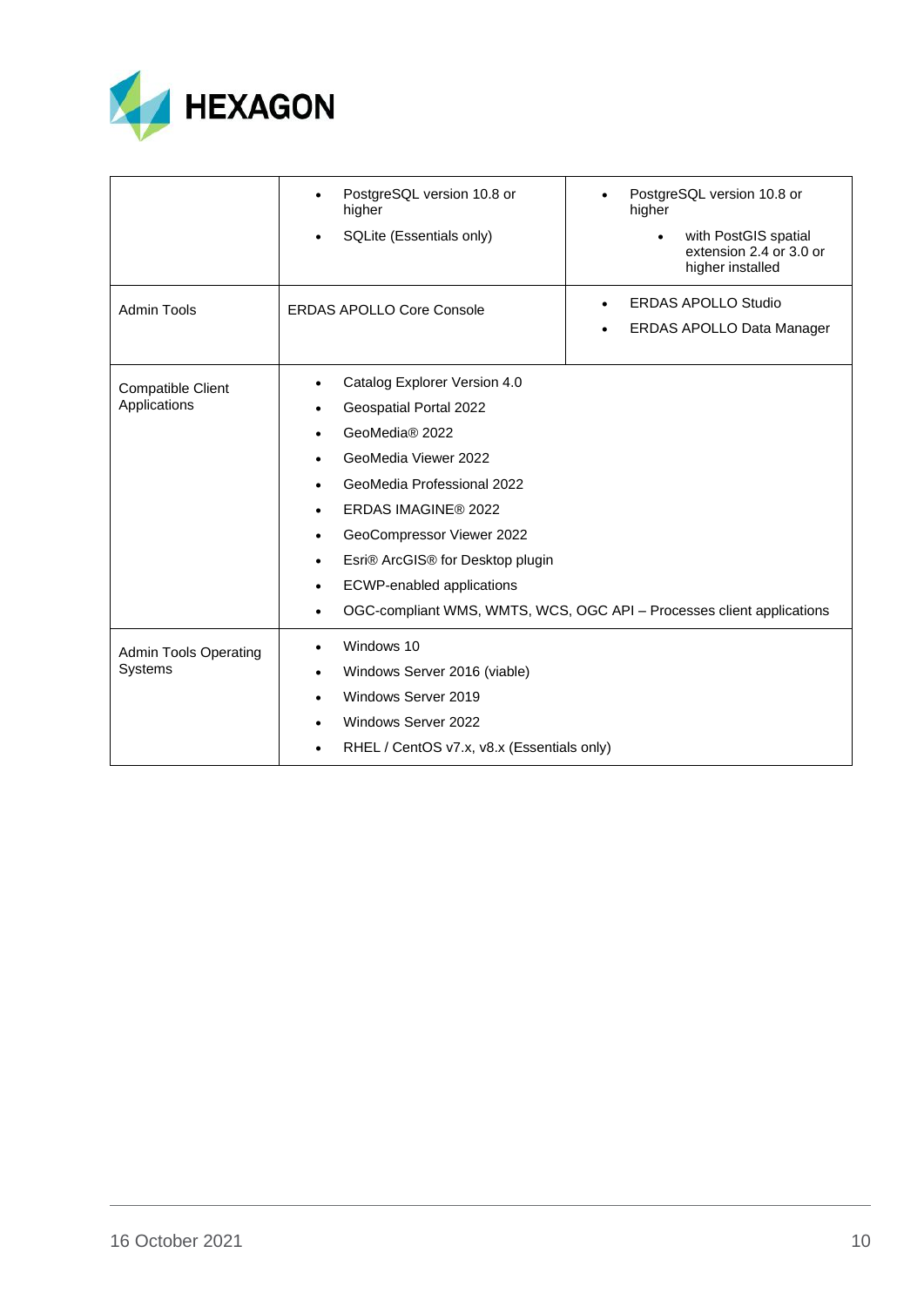

# <span id="page-10-0"></span>**Issues Resolved**

### <span id="page-10-1"></span>ERDAS APOLLO Core 2022

| <b>Support Ticket</b> | <b>Summary</b>                                                                                                                                              |
|-----------------------|-------------------------------------------------------------------------------------------------------------------------------------------------------------|
| IW-7121<br>00082347   | Improve fuzzy matching of Datum and Spheroid strings to improve likelihood of<br>matching EPSG code                                                         |
| IW-7060<br>0008001    | Configuration Wizard was not enabling Usage Statistics with "Include ImageX query"<br>despite it being selected                                             |
| IW-7177               | Remove empty "Warning" HTTP header (Linux)                                                                                                                  |
| IW-7171               | Resolved missing libQt5Svg dependency on CentOS v7 (Linux)                                                                                                  |
| IW-7164               | Improve SQL Server ODBC Driver handling on Windows Server 2022                                                                                              |
| IW-7143               | Improved potential dead-lock in the server due to a race condition                                                                                          |
| IW-7136               | Format support deprecation of OTDF, CIT, COT, HPC formats                                                                                                   |
| IW-7130<br>IW-6751    | Enhance RPM installation scripts to accommodate more environments (Linux)                                                                                   |
| IW-7124<br>IW-6511    | JSViewProxy API has been deprecated                                                                                                                         |
| IW-7088               | TBB memory allocator upgraded                                                                                                                               |
| IW-7068               | GDAL Decoder upgraded from v2.4 to v3.3                                                                                                                     |
| IW-7058               | Qt runtime upgraded from v5.12.4 To 5.15.2                                                                                                                  |
| IW-7042               | AWS CPP SDK Logging now integrated into APOLLOCore.log for improved<br>diagnostics                                                                          |
| IW-6904               | Resolved initialization issue where JP2 datasets could decode slightly different on first<br>request                                                        |
| IW-6903               | Improved error checking of config.xml to prevent invalid or deprecated options causing<br>unintended behavior                                               |
| IW-6902               | SDI Components have been removed from the APOLLO Core installer. Existing users<br>should source the Geospatial SDI installation from the separate package. |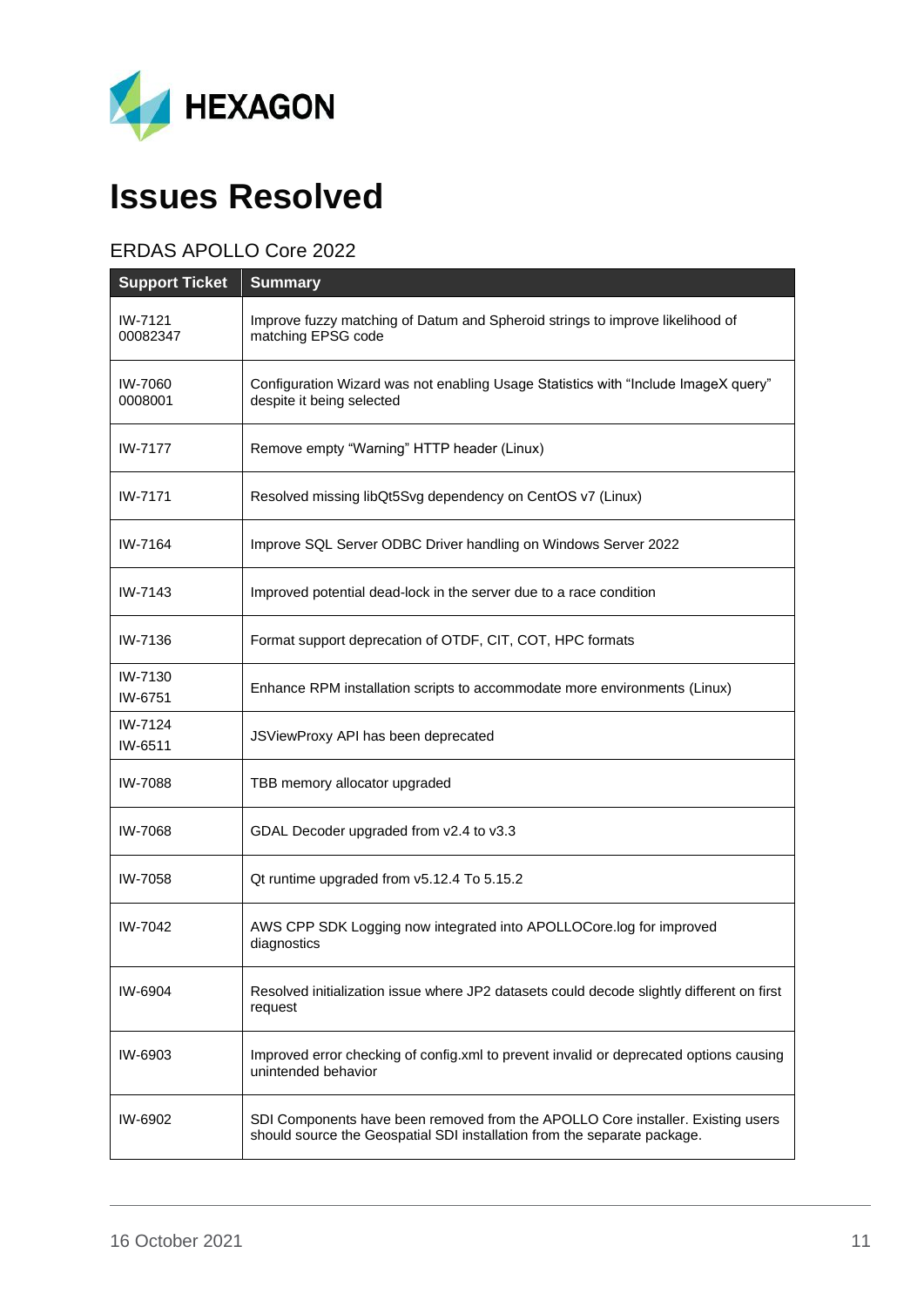

<span id="page-11-0"></span>

| IW-6896 | Configuration Wizard will now correctly decode existing config.xml database<br>connection settings, rather than require users to re-enter the connection details                              |
|---------|-----------------------------------------------------------------------------------------------------------------------------------------------------------------------------------------------|
| IW-6890 | Resolved encoding issue handling double quotation characters in layer names                                                                                                                   |
| IW-6888 | Fixed potential segmentation fault on Linux when utilizing advanced security                                                                                                                  |
| IW-6843 | Fixed potential crash generating GetCapabilities documents on startup                                                                                                                         |
| IW-6842 | Improved performance registering JPEG2000 files into the server                                                                                                                               |
| IW-6836 | Fixed projection related issues reporting failure to load table paths (Linux)                                                                                                                 |
| IW-6832 | Configuration Wizard Windows Feature detection page now times out when DISM<br>calls fail. This typically occurs when Windows Updates are pending and previously<br>would block installation. |
| IW-6790 | GeoServices export size now enforces the server configuration option and throws error<br>if exceeded                                                                                          |
| IW-6531 | Improved checks for corrupt datasets to reject datasets rather than lead to server<br>instability                                                                                             |
| IW-6481 | Database Upgrader now performs additional integrity checks on SQLite upgrade                                                                                                                  |
| IW-6346 | Fixed potential Linux server crash when connecting to an Oracle Database                                                                                                                      |
| IW-5673 | Configuration Wizard options for SQL Server improved to enable a wider variety of<br>supported drivers                                                                                        |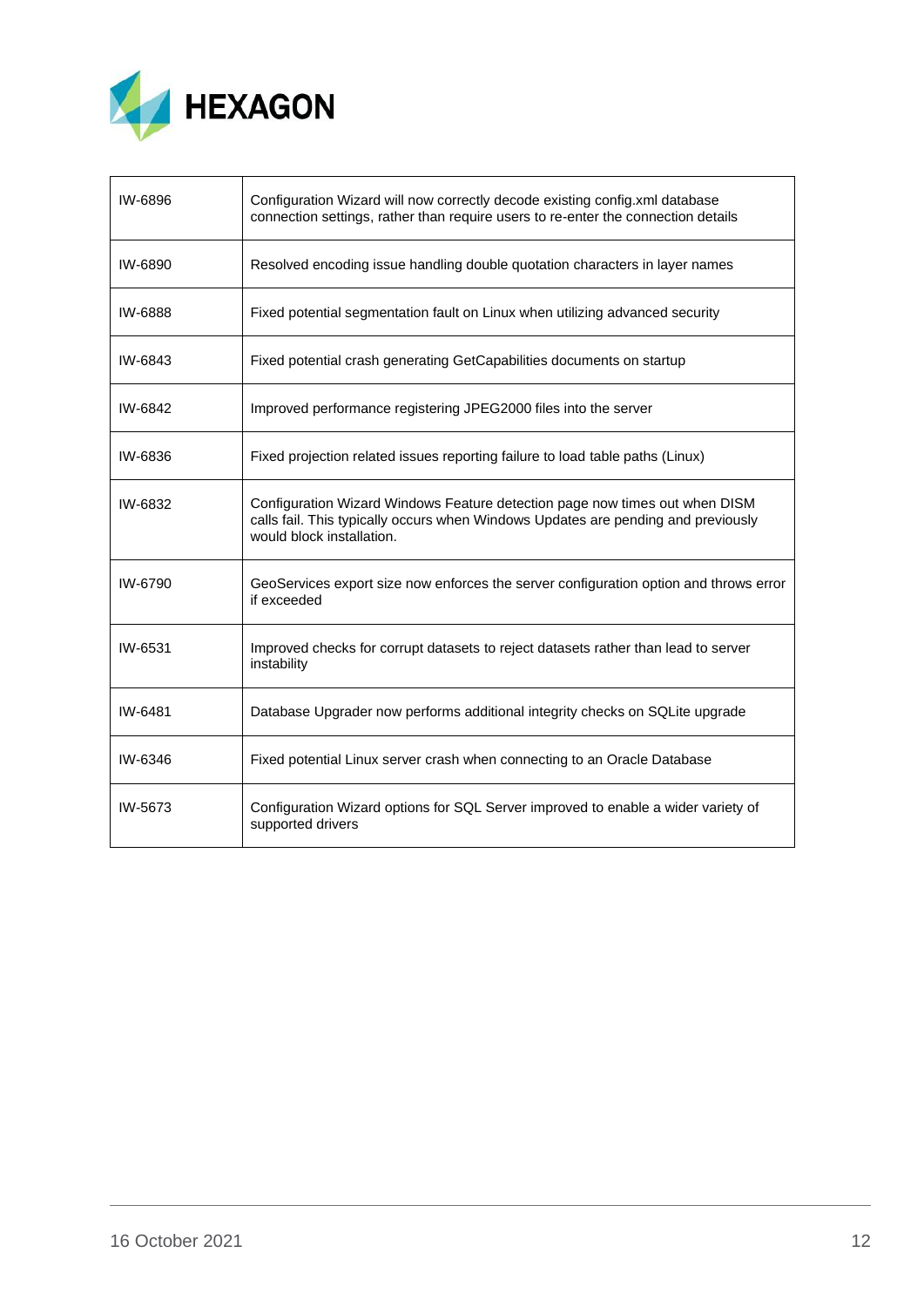

## ERDAS APOLLO 2022

| <b>Issue#</b>        | <b>Summary</b>                                                                                                         |
|----------------------|------------------------------------------------------------------------------------------------------------------------|
| AP-11154             | Upgrade our version of Hibernate                                                                                       |
| AP-11190             | Put an OGC API - Processes layer over the current API                                                                  |
| AP-11224             | Integrate Studio into APOLLO installation                                                                              |
| AP-11252             | Delete aggregate pyramids returns an exception                                                                         |
| AP-11269             | Detail a design to replace current APOLLO SMSDK based WPS implementation with one<br>based on the Geoprocessing system |
| AP-11275             | Deprecate HPC workflows                                                                                                |
| AP-11287             | Test latest versions of PostgreSQL and PostGIS                                                                         |
| AP-11296             | Synchronize and update Netty                                                                                           |
| AP-11299             | <b>Upgrade Tomcat version</b>                                                                                          |
| AP-11302             | Update test systems with more current database versions                                                                |
| AP-11313<br>00070333 | Geometry of CZS results is shifted                                                                                     |
| AP-11337             | REST API Crawl with scheduled date is failing                                                                          |
| AP-11351<br>00072495 | ERDAS APOLLO Tomcat settings allow extract of WAR files and automatically rollout                                      |
| AP-11356<br>00072784 | APOLLO (SMSDK) generates point cloud LOD (level of detail) in a personal or a system<br>folder                         |
| AP-11379             | Need additional validation for new raster service API                                                                  |
| AP-11389             | New raster service creation still references old decoder.txt                                                           |
| AP-11397             | Add support for PostgreSQL 13.0                                                                                        |
| AP-11417             | Replication Issue with service creation in a clustered environment                                                     |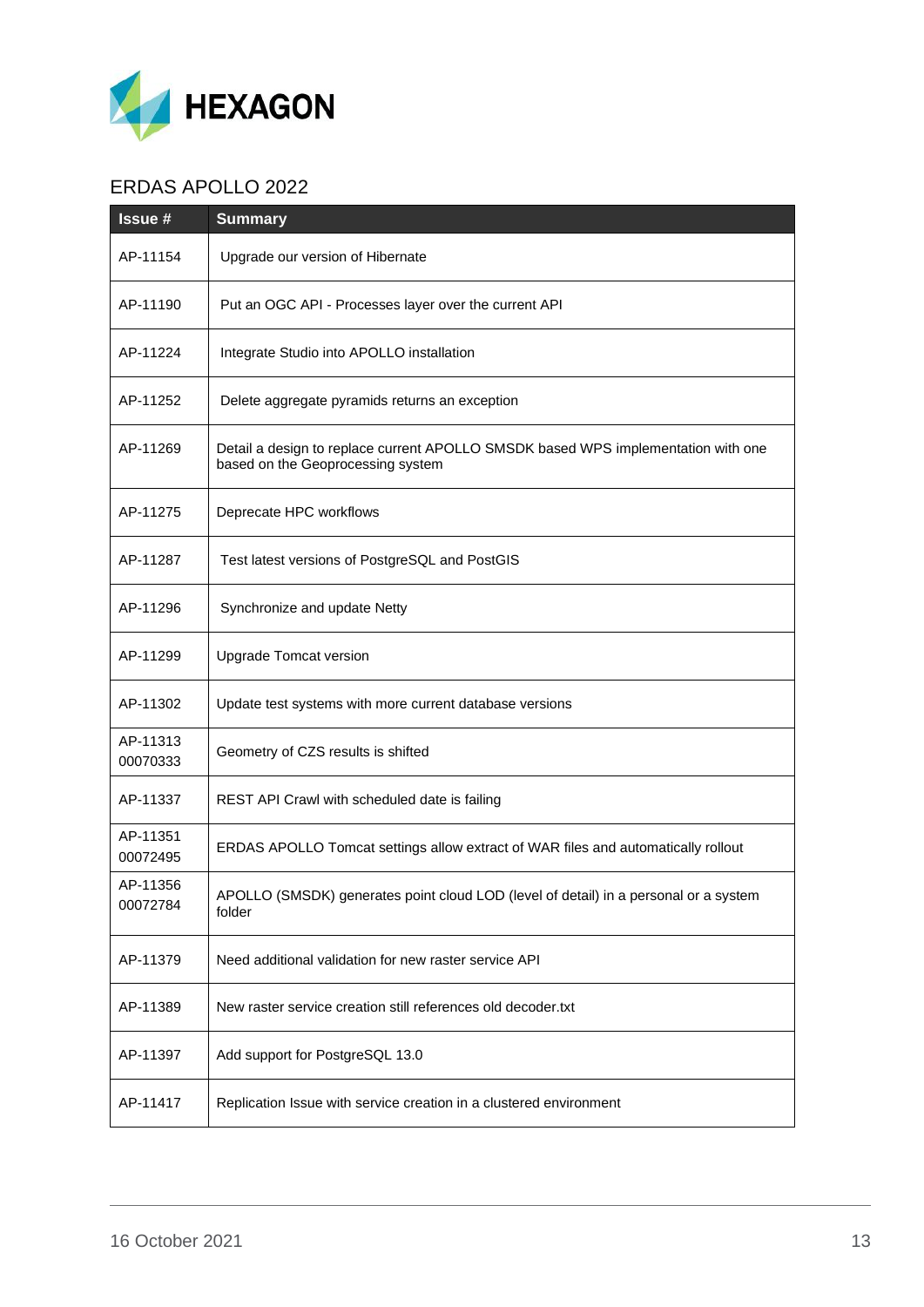

| AP-11435             | Clip Zip Ship - Support Features from an ORACLE DB                                                     |
|----------------------|--------------------------------------------------------------------------------------------------------|
| AP-11441             | Support MSSQL OLE DB driver to replace deprecated SQL Native Client                                    |
| AP-11444<br>00078035 | Request for support of new Saudi Arabian National Spatial Reference System                             |
| AP-11449             | Remove WPS from the APOLLO server                                                                      |
| AP-11450             | Remove Geospatial Portal from the installers                                                           |
| AP-11451<br>00063960 | Extend the APOLLO REST API search with ability to search by default last updated date                  |
| AP-11503             | ISO Metadata xml containing extended tags was not being recognized                                     |
| AP-11504             | Image Decoder is reading the xml file, but the Metadata Decoder is not                                 |
| AP-11505             | A software issue prevents creation of APOLLO ISO Metadata                                              |
| AP-11509             | Postgres Features can no longer be read                                                                |
| AP-11513<br>00079441 | WCS 2.0 and 16 bit Datasets. 16 bit JP2 will be truncated to 8 bit                                     |
| AP-11539             | Add Windows Server 2022 configuration to automated test mix                                            |
| AP-11543             | WMS and WMTS behave differently regarding read permissions                                             |
| AP-11547             | APOLLO can no longer send mail this causes Clip Zip Ship to fail                                       |
| AP-11582             | Upgrade Swagger - API Console                                                                          |
| AP-11599<br>00081241 | "Could not find file 'C:\Windows\system32\APOLLOWorkspaceTemplate.gpw" error in silent<br>installation |
| AP-11604<br>00081385 | APOLLO server user guide "drop GAR project file in the rendering directory" is not correct             |
| AP-11612<br>00072497 | ERDAS APOLLO Core component throwing errors because of missing intergraph.png                          |
| AP-11613             | Deprecate old web components                                                                           |
| AP-11619             | Improve dimap2 metadata parser                                                                         |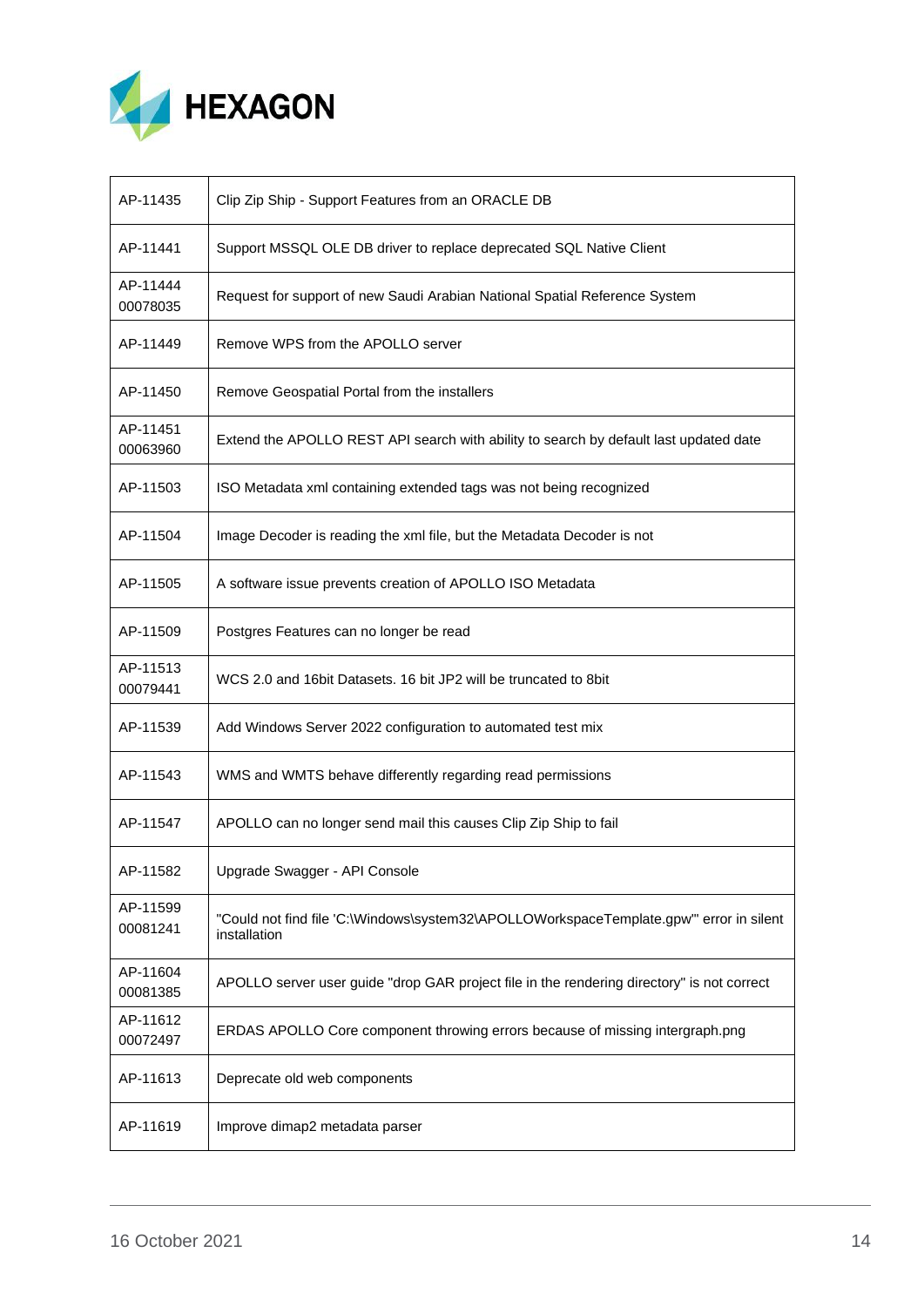

| AP-11634 | Update GDAL to 3.3.0                                 |
|----------|------------------------------------------------------|
| AP-11673 | Re-certify services with OGC CITE tests              |
| AP-11686 | Enhance decoder.yaml default raster format support   |
| AP-11698 | Upgrade Tomcat to the latest 9.x.x version           |
| AP-11704 | Crawling Sentinel-2 data is failing                  |
| AP-11712 | Batch Update API needs option to overwrite or append |
| AP-11714 | decoder yaml additions not reflected on crawl dialog |
| AP-11718 | Mrf format fails to crawl                            |
| AP-11730 | Remove use of WPS from the APOLLO SDK                |
| AP-11733 | Test standalone Geospatial Portal with APOLLO 2022   |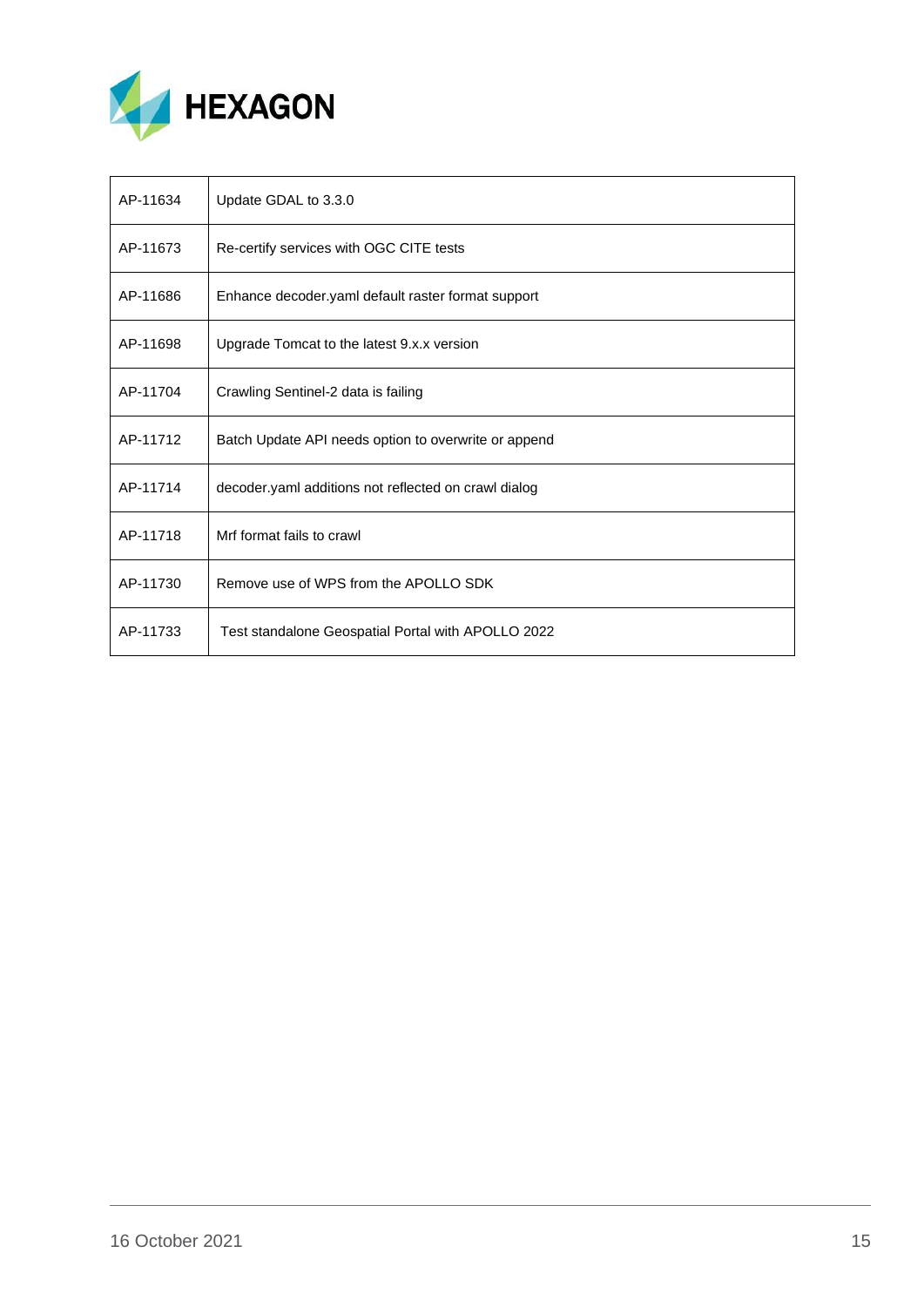

## <span id="page-15-0"></span>**About Hexagon**

.

Hexagon is a global leader in digital reality solutions, combining sensor, software and autonomous technologies. We are putting data to work to boost efficiency, productivity, quality and safety across industrial, manufacturing, infrastructure, public sector, and mobility applications.

Our technologies are shaping production and people-related ecosystems to become increasingly connected and autonomous — ensuring a scalable, sustainable future.

Hexagon's Safety, Infrastructure & Geospatial division improves the performance, efficiency and resilience of vital services. Its Safety & Infrastructure solutions enable smart and safe cities. Its Geospatial software leverages the power of location intelligence.

Hexagon (Nasdaq Stockholm: HEXA B) has approximately 21,000 employees in 50 countries and net sales of approximately 3.8bn EUR. Learn more at [hexagon.com](https://hexagon.com/) and follow us [@HexagonAB.](https://twitter.com/hexagonab)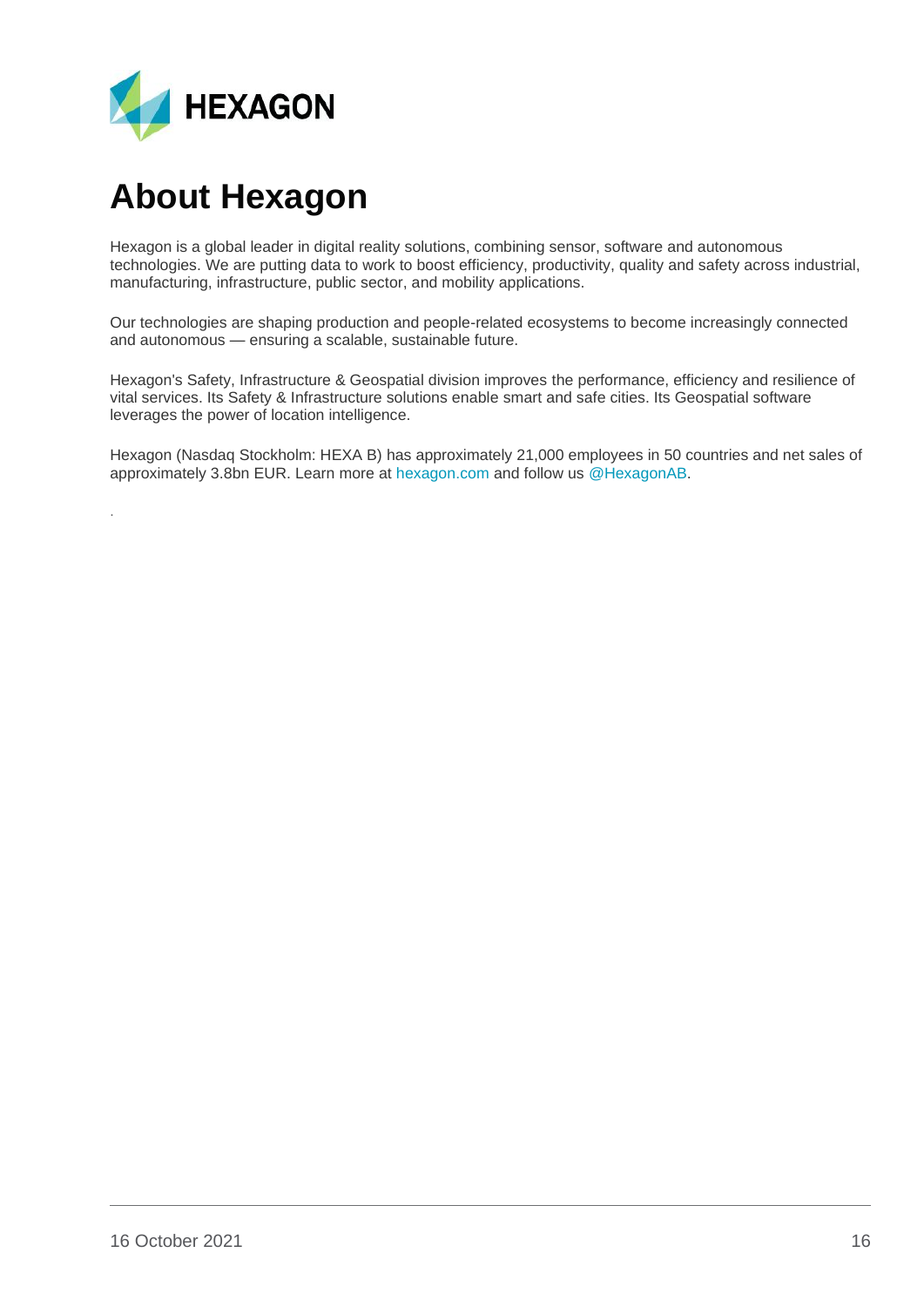

### Copyright

© 2021 Hexagon AB and/or its subsidiaries and affiliates. All rights reserved

Warning: The product made the subject of this documentation, including the computer program, icons, graphical symbols, file formats, audio-visual displays and documentation (including this documentation) (collectively, the "Subject Product") may be used only as permitted under the applicable software license agreement, and subject to all limitations and terms applicable to use of the Subject Product therein. The Subject Product contains confidential and proprietary information of Intergraph Corporation, a member of the Hexagon Group of companies ("Hexagon"), its affiliates, and/or third parties. As such, the Subject Product is protected by patent, trademark, copyright and/or trade secret law and may not be transferred, assigned, provided, or otherwise made available to any third party in violation of applicable terms and conditions cited further below.

### Terms of Use

By installing, copying, downloading, accessing, viewing, or otherwise using the Subject Product, you agree to be bound by the terms of the EULA found here: [https://www.hexagonsafetyinfrastructure.com/-](https://www.hexagonsafetyinfrastructure.com/-/media/Legal/Hexagon/SI/Licenses/EULA_SA_SIG-Eng_062021.pdf) [/media/Legal/Hexagon/SI/Licenses/EULA\\_SA\\_SIG-Eng\\_062021.pdf.](https://www.hexagonsafetyinfrastructure.com/-/media/Legal/Hexagon/SI/Licenses/EULA_SA_SIG-Eng_062021.pdf)

### **Disclaimers**

Hexagon and its suppliers believe the information in this publication is accurate as of its publication date. Hexagon is not responsible for any error that may appear in this document. The information and the software discussed in this document are subject to change without notice.

Language Translation Disclaimer: The official version of the Documentation is in English. Any translation of this document into a language other than English is not an official version and has been provided for convenience only. Some portions of a translation may have been created using machine translation. Any translation is provided "as is." Any discrepancies or differences occurring in a translation versus the official English version are not binding and have no legal effect for compliance or enforcement purposes. Hexagon disclaims any and all warranties, whether express or implied, as to the accuracy of any translation.

Reasonable efforts have been made to provide an accurate translation; however, no translation, whether automated or provided by human translators is perfect. If any questions arise related to the accuracy of the information contained in a translated version of Documentation, please refer to its official English version. Additionally, some text, graphics, PDF documents, and/or other accompanying material may not have been translated.

### Links To Third Party Websites

This Document may provide links to third party websites for your convenience and information. Third party websites will be governed by their own terms and conditions. Hexagon does not endorse companies or products to which it links.

Third party websites are owned and operated by independent parties over which Hexagon has no control. Hexagon shall not have any liability resulting from your use of the third party website. Any link you make to or from the third party website will be at your own risk and any information you share with the third party website will be subject to the terms of the third party website, including those relating to confidentiality, data privacy, and security.

Hexagon provides access to Hexagon international data and, therefore, may contain references or cross references to Hexagon products, programs and services that are not announced in your country. These references do not imply that Hexagon intends to announce such products, programs or services in your country.

### Revisions